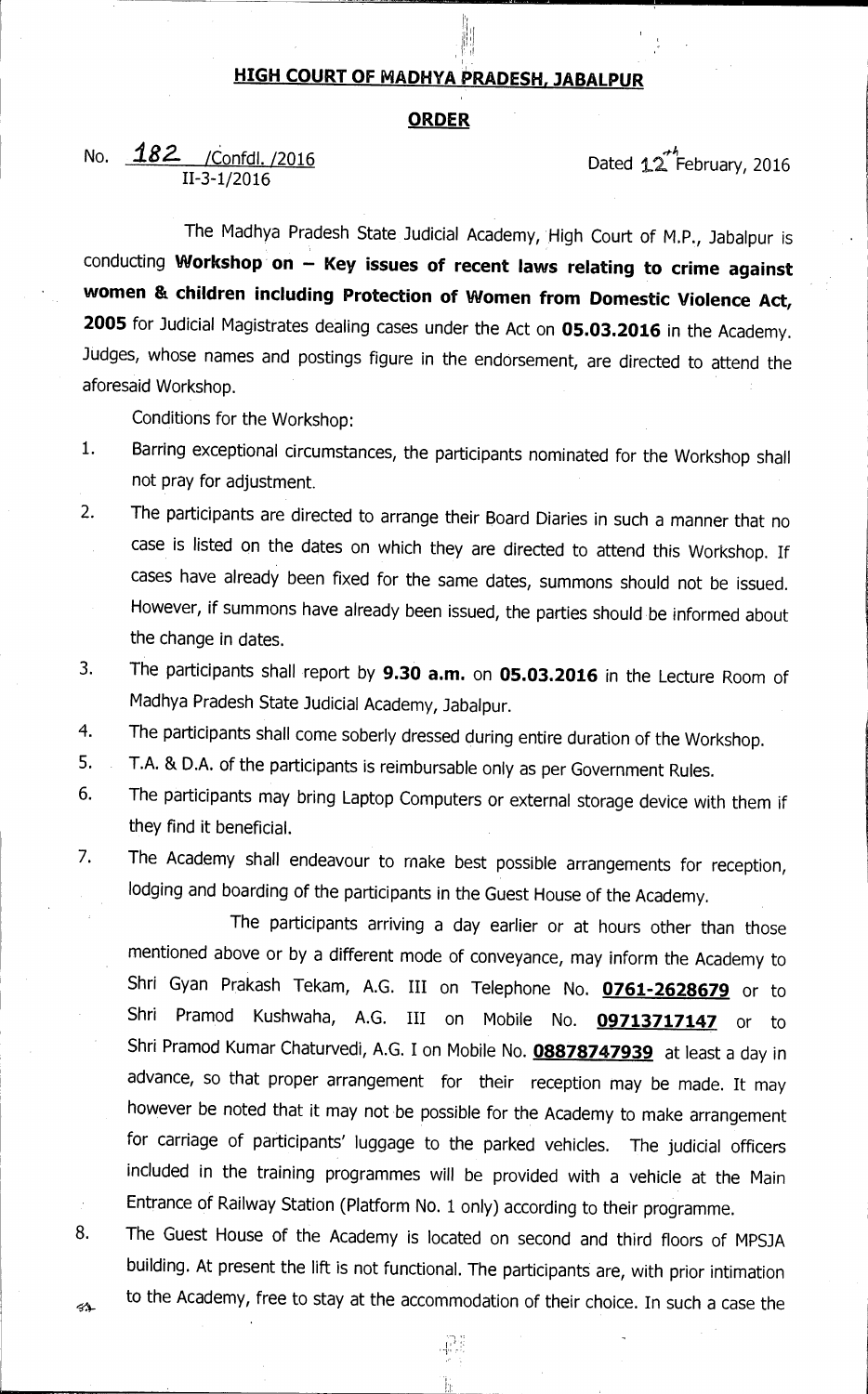participants shall be entitled to T.A & D.A as per rules. However, it would not be possible for the Academy to make arrangement for pick up from and drop back to such place.

- 9. As the Workshop is of two days duration and the programme will conclude by 5.30 p.m., the participants will not be permitted to leave the Academy prior to the conclusion of the programme. Therefore, they are directed to make their return reservations accordingly.
- 10. The accommodation in the Guest House of the Academy shall be available to the participants only from 3.00 p.m. onwards on the preceding day of commencement of training and upto the end of training.

However, accommodation shall be made available from the preceding day of training to 10.00 a.m. of the succeeding day of training only to those participants who are not able to arrive in the hours mentioned above due to non-availability of proper train/bus facility from their respective places of posting.

11. The participants shall be provided with tea, breakfast, lunch and dinner during their period of stay for the Workshop, free of charge.

BY ORDER OF HON'BLE THE CHIEF JUSTICE

s re

**1 -3-1 7(° /v(M OHAR MAMTAV I) REGISTRAR GENERAL** 

### Endt. No.  $183$  /Confdl. /2016 Dated  $12<sup>th</sup>$ February, 2016 II-3-1/2016

Copy forwarded to:-

- 1. The Deputy Controller, Govt. Central Press, Arera Hills, Habibganj, Bhopal-6 for publication in the next issue of M.P. Gazaette.
- 2. The Principal Secretary, Govt. M.P., Law & Legislative Affairs Department, 1<sup>st</sup> Floor, Vindhyachal Bhawan, Bhopal, Pin 462 006, for information.
- 3. The Accountant General, (I), M.P. Gazetted Audit• Department, Gwalior, for information.
- 4. The Accountant General, (II), Gwalior, for information.
- 5.
- 1. Smt. Shalini Sharma Singh, Civil Judge Class I & ACJM, Churai, District **Chhindwara**
- 2. Smt. Neetu Kanta Verma, X Civil Judge Class I, Indore
- 3. Shri Ratan Kumar Verma, AJ to Civil Judge Class I, Karera District Shivpuri
- 4. Shri Sanjay Kumar Jain (Jr.1), I AJ to I Civil Judge Class I & ACJM, Itarsi District Hoshangabad
- 5. Smt. Pavas Shrivastava, Civil Judge Class I & ACJM, Badnagar, District Ujjain

**2**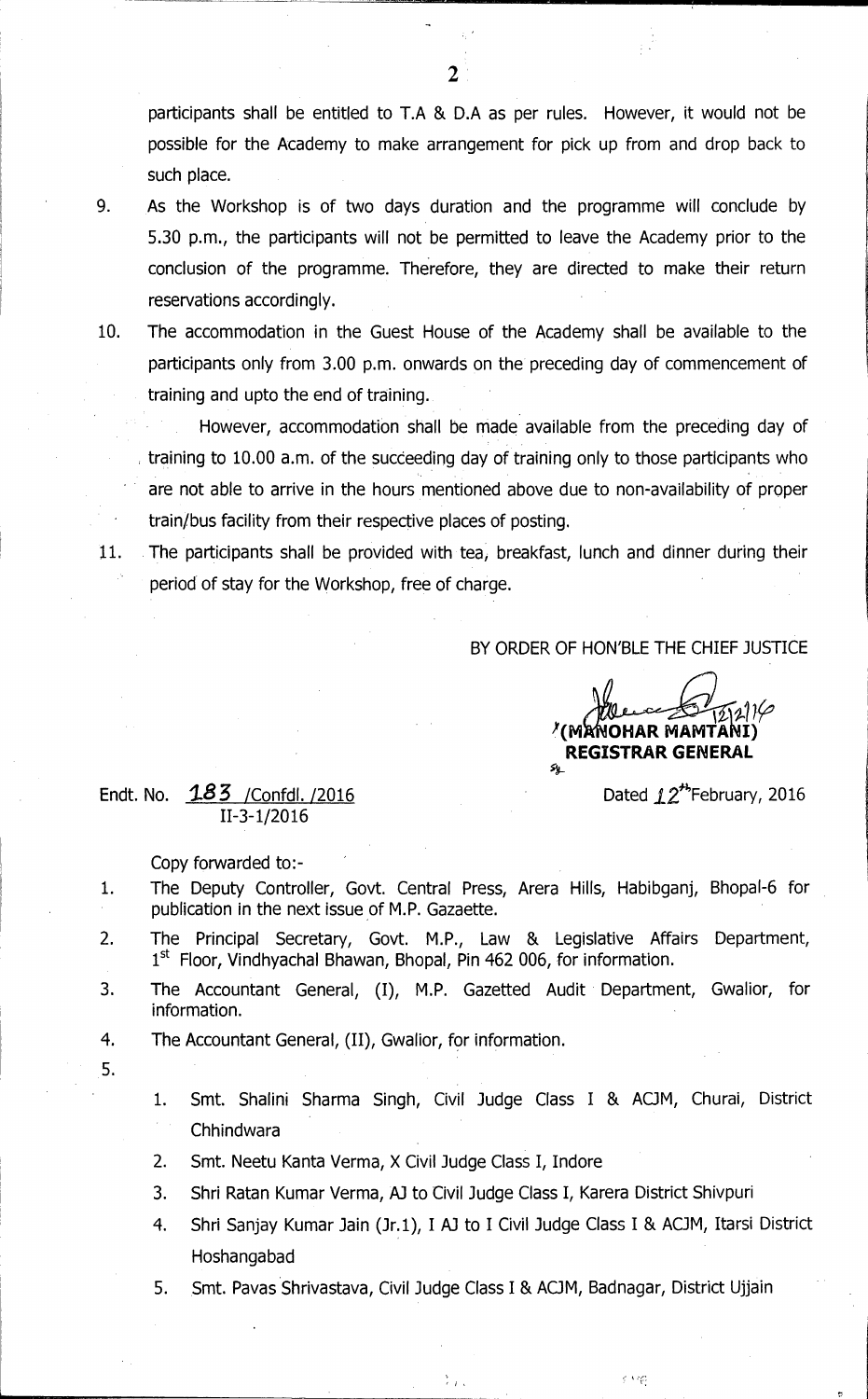- 6. Shri Vipin Kumar Lavania, II Civil Judge Class I & ACJM, Guna
- 7. Dr. Smt. Shubhra Singh, III Civil Judge Class I & ACJM, Dewas
- 8. Shri Mayank Modi, IV Civil Judge Class II, Shivpuri
- 9. Shri Ram Pratap Mishra, IV Civil Judge Class I & ACJM, Gwalior
- 10. Smt. Dipika Malviya, II Civil Judge Class I, Seoni
- 11. Smt. Nisha Vishwakarma, AJ to I Civil Judge Class 1, Beohari District Shahdol
- Shri Ramgopal Prajapati, Civil Judge Class I, Khachraud District Ujjain
- 13. Shri Omprakash Bohra, Civil Judge Class I, Nagda District Ujjain
- 14. Shri Kailash Prasad Markam, Civil Judge Class I, Khategaon District Dewas
- 15. Smt. Smrita Singh Thakur, Civil Judge Class I, Basoda District Vidisha
- 16. 'Shri Ashok Bharadwaj, I AJ to I Civil Judge Class I, Bhopal
- 17. Shri Manoj Kumar Singh, XIV Civil Judge Class I, Bhopal
- 18. Shri Vivek Kumar Chandel, Civil Judge Class I, Chachoda District Guna
- 19: Shri Anand Jambhulkar, III AJ to Civil Judge Class I, Itarsi District Hoshangabad
- 20. Shri Nirmal Mandoriya, AJ to Civil Judge Class I, Sailana District Ratlam
- 21. Shri Pradeep Kumar Warkade, I AJ to I Civil Judge Class I, Betul
- 22. Shri Himanshu Sharma, Civil Judge Class II, Sanawad District Mandleshwar
- 23. Shri Sudhanshu Sinha, III Civil Judge Class II, Jabalpur
- 24. Smt. Arti Sharma, II Civil Judge Class II, Dhar
- 25. Shri Suresh Kumar Sharma, AJ to I Civil Judge Class II, Gadarwara District Narsinghpur
- 26. Shri Siraj Ali, AJ to Civil Judge Class II, Baiher District Balaghat
- 27. Shri Mahesh Lachoriya, Civil Judge Class II, Jatara District Tikamgarh
- 28. Shri Ravikant Solanki, II AJ to I Civil Judge Class II, Jhabua
- 29. Smt. Archna Bode, I Civil Judge Class II, Burhar District Shahdol
- 30. Smt. Sita Kanoge, II AJ to I Civil Judge Class II, Khandwa
- 31. Shri Chandra Shen Muwel, II Civil Judge Class II, Basoda District Vidisha
- 32. Shri Virendra Verma, II Civil Judge Class II, Ratlam
- 33. Shri Ashwin Parmar, Civil Judge Class II, Sarangpur District Rajgarh
- 34. Ku. Chetna Paliwal, I Civil Judge Class II, Ashoknagar
- 35. Shri Nimish Raja, III Civil Judge Class II, Multai District Betul
- 36. Shri Rohit Shrivastava, Civil Judge Class II Orchha District Tikamgarh
- 37. Shri Shrikrishna Dagliya, Civil Judge Class II, Sardarpur District Dhar
- 38. Shri Amit Nagayach, I Civil Judge Class II, Jaisinghnagar District Shahdol
- 39. Smt. Sanghpriya Bhadrasen, IV Civil Judge Class II, Ashoknagar
- 40. Ku. Sangeeta Dawar, IV Civil Judge Class H, Khandwa

For information and compliance with a direction to the participants that they should compulsorily appear at M.P.S.J.A. Building at Jabalpur on aforesaid date and time as mentioned in order.